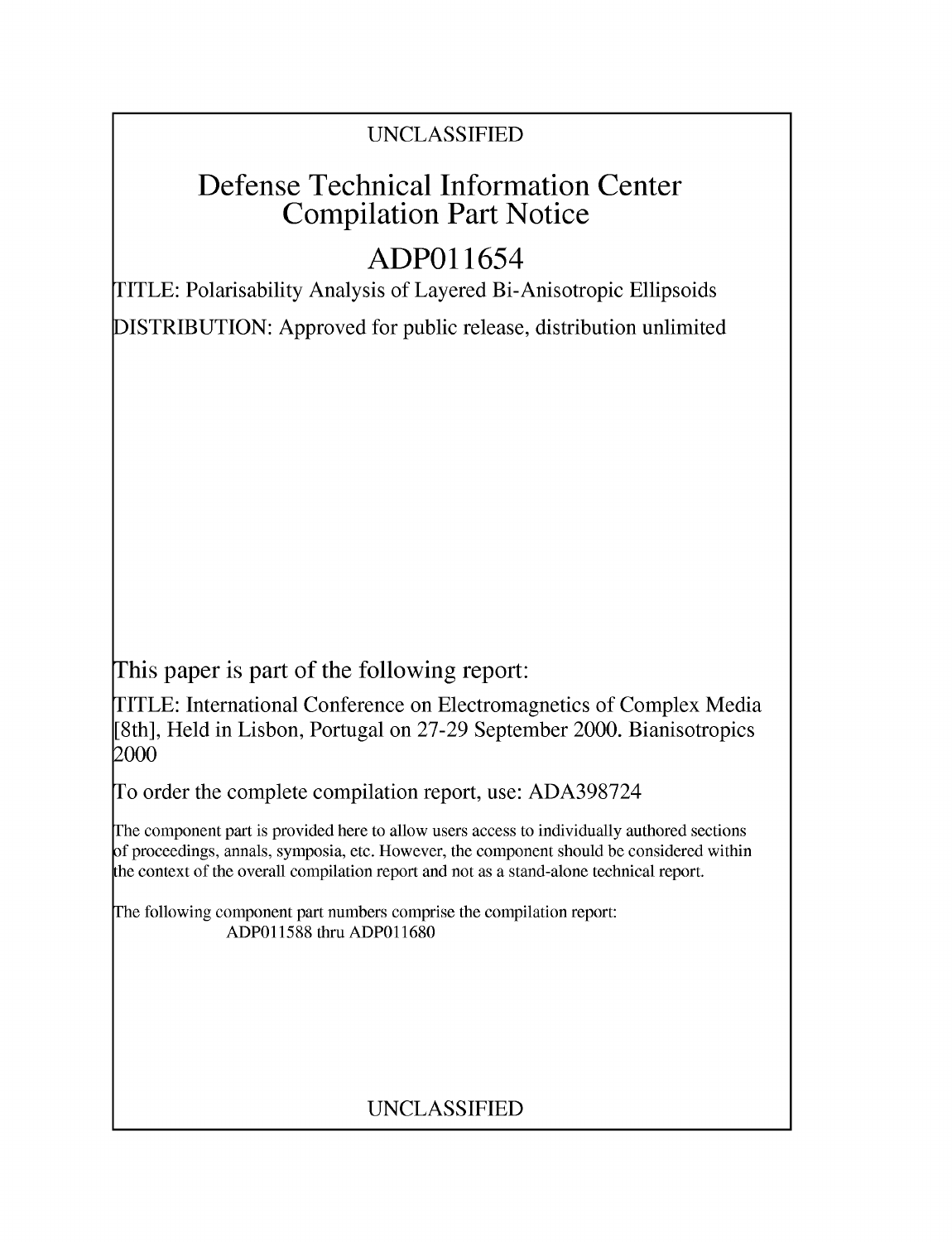## Polarisability Analysis of Layered Bi-Anisotropic Ellipsoids

J. Avelin and A. Sihvola

Electromagnetics Laboratory, Helsinki University of Technology P.O.Box 3000, FIN-02015 HUT, Finland Fax: + 358-9-451 2267; email: juha.avelinghut.fi

#### Abstract

Using six-vector formalism, the polarisability problem of a layered bi-anisotropic ellipsoid is solved. The polarisability six-dyadic is explicitly calculated for the case of a two-component ellipsoid where the core is fully bi-anisotropic but the shell and the environment are bi-isotropic at most. It is reasonably straightforward to include more bi-isotropic layers on the ellipsoid. The limitation of the analysis is that all ellipsoidal boundaries for the composite structure have to be confocal.

#### 1. Introduction

In this presentation we treat and analyse the calculation of the polarisability of a small scatterer. The polarisability is defined as the linear relation between the dipole moment and the uniform incident field that induces this moment. For anisotropic or non-spherical scatterers, the polarisability is generally a dyadic:  $\mathbf{p} = \overline{\overline{\alpha}} \cdot \mathbf{E}$ , where **p** is the dipole moment and **E** is the incident electric field. In the present paper we will concentrate on the case of bi-anisotropic scatterers in which case the polarisability is a matrix relation between the induced electric and magnetic dipole moments and the incident electric and magnetic fields. The concept of polarisability is important in the low-frequency applications [1]: the size of the scatterer has to be small in comparison of the wavelength of the operating field.

In the bi-anisotropic case we will use the six-vector formalism [2]. The electric and magnetic vector quantities are collected into a six-vector, and the relation between two six-vectors is a six-dyadic. Thus, for example, the polarisability is a six-dyadic (consisting of four ordinary three-dyadics, or 36 scalar parameters):  $p = A \cdot e$ , where the field and dipole moment six-vectors are

$$
p = \begin{pmatrix} p_e \\ p_m \end{pmatrix} \text{ and } e = \begin{pmatrix} E \\ H \end{pmatrix}
$$
 (1)

In this presentation, the particular emphasis is on inhomogeneous scatterers; especially layered ellipsoidal scatterers. We will show how the polarisability six-matrix of a layered ellipsoidal scatterer can be calculated with the six-matrix formalism: the equations are shown for the case of core-plus-shell ellipsoid but the method works for any number of ellipsoidal layers. There is, however, one limitation: all the ellipsoidal boundaries in the structure have to be confocal. In other words, the foci of the various ellipsoids have to coincide. The results allow the layers (and the environment) to be bi-isotropic; in addition, the core of the layered ellipsoid can be arbitrarily bi-anisotropic.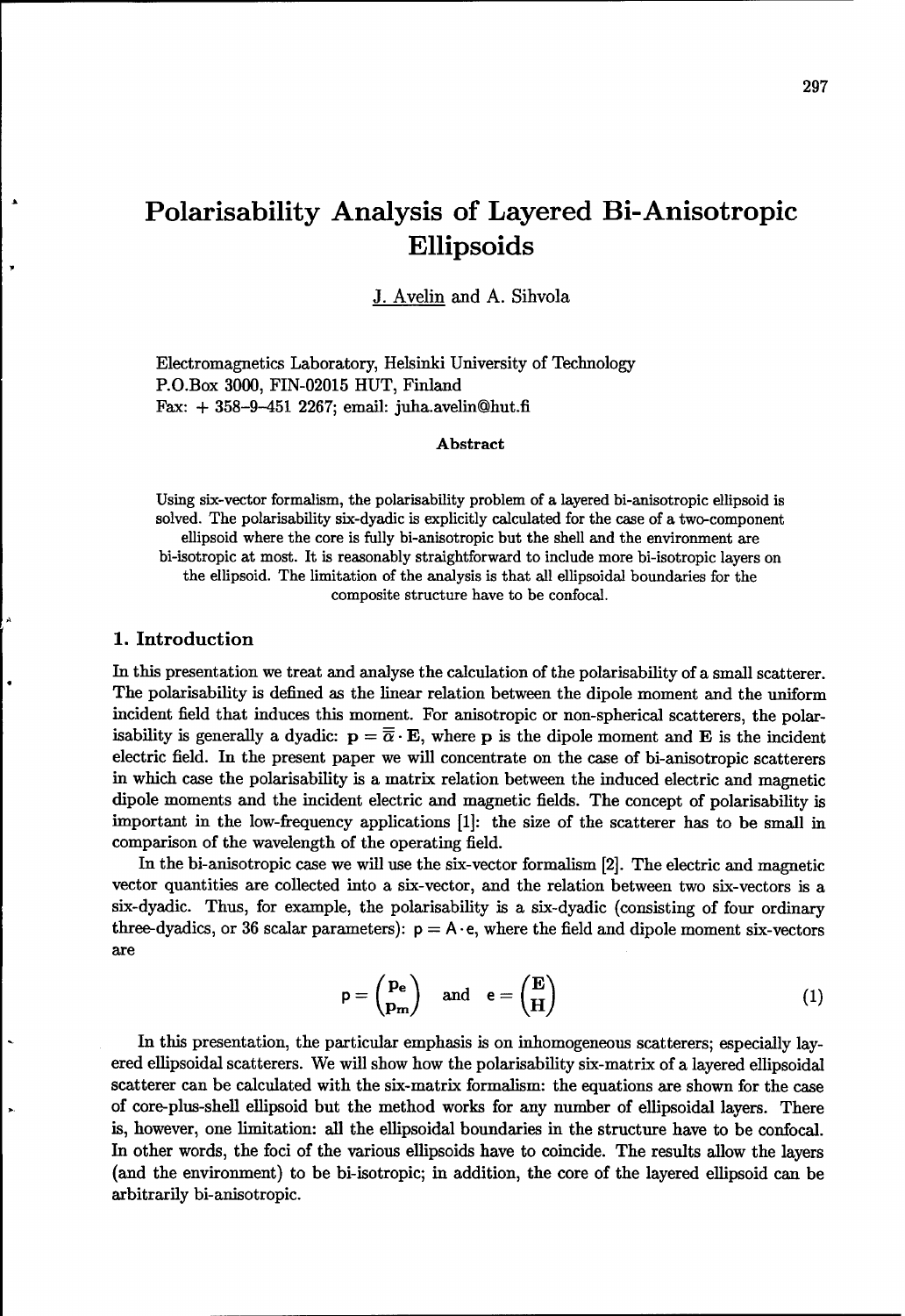

Figure 1: Layered ellipsoid with the core and shell

The results form a considerable generalisation of the previous studies where the corresponding polarisability problem for layered ellipsoidal dielectric scatterers [3] and for the two-layer chiral sphere [4] was solved.

#### 2. Polarisability Six-Dyadic for the Core-Plus-Shell Ellipsoid

Consider the scatterer illustrated in Figure 1 where an ellipsoid is located in bi-isotropic environment. The ellipsoid consists of a bi-anisotropic core and a bi-isotropic layer (shell). It has to be remembered that the ellipsoidal boundaries have to be confocal, which roughly means that the core is less "rounded" than the whole scatterer. The material parameters in the problem are contained in the three material six-dyadics

$$
\mathsf{M}_{e} = \begin{pmatrix} \epsilon_{e} \overline{\overline{I}} & \xi_{e} \overline{\overline{I}} \\ \zeta_{e} \overline{\overline{I}} & \mu_{e} \overline{\overline{I}} \end{pmatrix}, \qquad \mathsf{M}_{1} = \begin{pmatrix} \epsilon_{1} \overline{\overline{I}} & \xi_{1} \overline{\overline{I}} \\ \zeta_{1} \overline{\overline{I}} & \mu_{1} \overline{\overline{I}} \end{pmatrix}, \qquad \mathsf{M}_{2} = \begin{pmatrix} \overline{\overline{\epsilon}}_{2} & \overline{\overline{\xi}}_{2} \\ \overline{\overline{\zeta}}_{2} & \overline{\overline{\mu}}_{2} \end{pmatrix}
$$
(2)

How to calculate the six-dyadic polarisability for this ellipsoid? Using the three-vector analysis as was done in [4] for the layered chiral sphere would lead to a large set of coupled vector equations from which the polarisability would be extremely tedious to solve. Here the six-vector analysis shows its power, because the analysis remains formally on the same level of complexity as in the three-vector case, and we can follow the steps in the layered dielectric studies.

The result is that the polarisability six-dyadic

$$
A = \begin{pmatrix} \overline{\overline{\alpha}}_{ee} & \overline{\overline{\alpha}}_{em} \\ \overline{\overline{\alpha}}_{me} & \overline{\overline{\alpha}}_{mm} \end{pmatrix}
$$
 (3)

of a layered bi-anisotropic ellipsoid can be expressed in a compact form:

$$
A = VM_e \cdot \left\{ K \cdot [(M_1 - M_e) \cdot L_1 + M_e] + w(M_2 - M_1) \cdot L_1 \right\}^{-1} \cdot [K \cdot (M_1 - M_e) + w(M_2 - M_1)] \quad (4)
$$

with the following definitions:

$$
K = (M_2 - M_1) \cdot (L_2 - wL_1) \cdot M_1^{-1} + I
$$

and the unit six-dyadic is defined obviously by

$$
I = \begin{pmatrix} \overline{\overline{I}} & 0 \\ 0 & \overline{\overline{I}} \end{pmatrix}
$$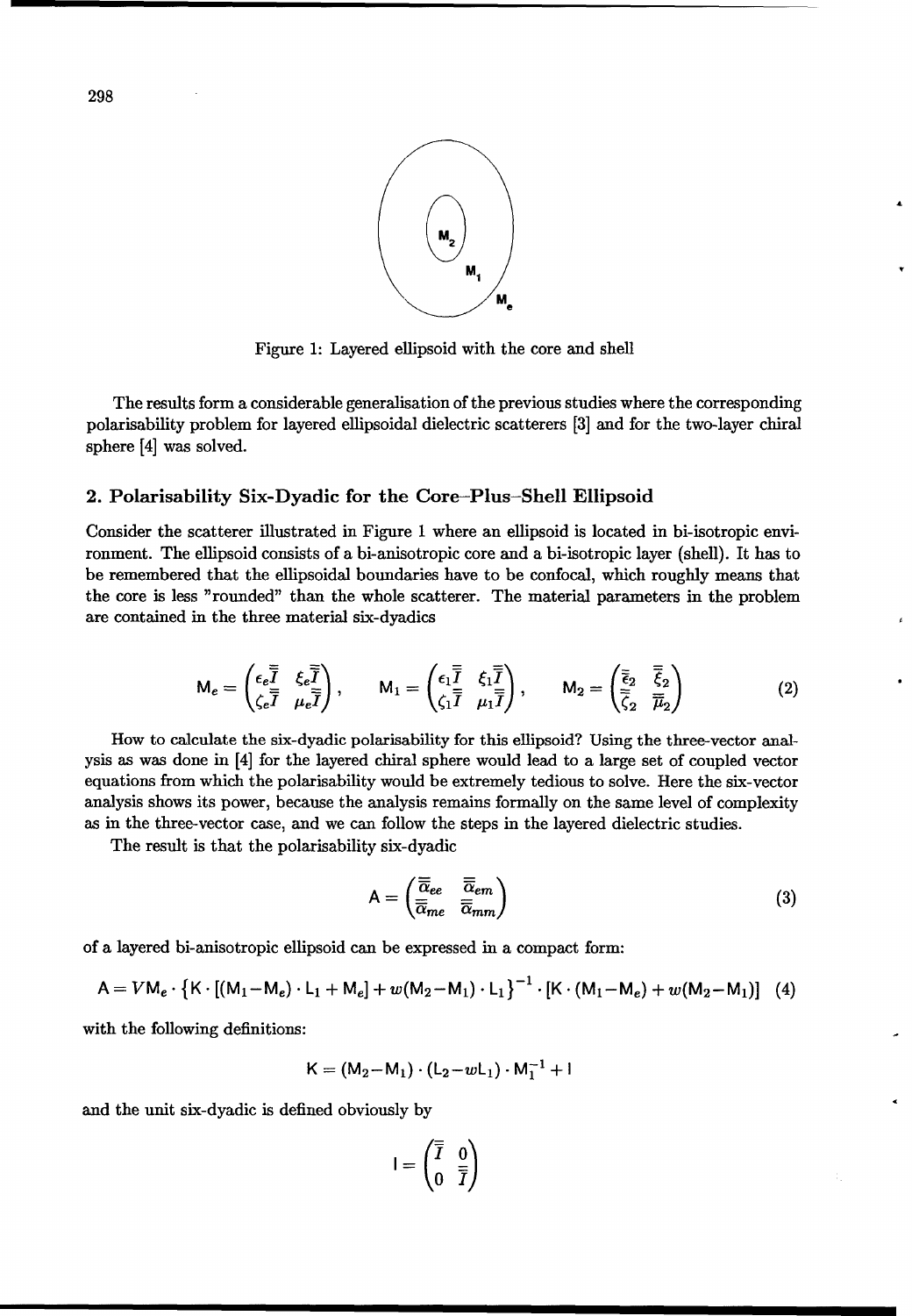The depolarisation factors of the two ellipsoidal boundaries are contained in the six-dyadics

$$
\mathsf{L}_1 = \begin{pmatrix} \overline{\overline{L}}_1 & 0 \\ 0 & \overline{\overline{L}}_1 \end{pmatrix} \quad \text{and} \quad \mathsf{L}_2 = \begin{pmatrix} \overline{\overline{L}}_2 & 0 \\ 0 & \overline{\overline{L}}_2 \end{pmatrix}
$$

and  $w$  is fraction of the core from the total volume  $V$  of the particle.

The present analysis can be generalized to ellipsoids having more layers than the core and the shell, as in [3, 5].

#### **3.** Special Cases

#### **3.1** Homogeneous sphere

It is important to check the result with special cases known earlierly. A trivial test could be to have a homogeneous isotropic sphere in isotropic environment, for which the scalar polarisability is

$$
\alpha = 3V\epsilon_e \frac{\epsilon_i - \epsilon_e}{\epsilon_i + 2\epsilon_e} \tag{5}
$$

It is quite easy to see that (4) passes this test.

#### 3.2 Layered dielectric ellipsoid

The second special case is the layered dielectric (or magnetic) ellipsoid (see [3]):  $\xi_e = \xi_1 = \zeta_e =$  $\zeta_1 = 0$ ,  $\overline{\overline{\zeta}}_2 = \overline{\overline{\zeta}}_2 = 0$ ,  $\overline{\overline{\zeta}}_2 = \epsilon_2 \overline{\overline{I}}$ , and  $\overline{\overline{\mu}}_2 = \mu_2 \overline{\overline{I}}$ . In this case the polarisability six-dyadic reduces to

$$
\mathsf{A} = \begin{pmatrix} \overline{\overline{\alpha}}_{ee} & 0 \\ 0 & \overline{\overline{\alpha}}_{mm} \end{pmatrix}
$$

where the electric polarisability is

$$
\overline{\overline{\alpha}}_{ee} = V \epsilon_e \sum_{i=x,y,z} \frac{(\epsilon_1 - \epsilon_e)(\epsilon_1 + N_{2i}(\epsilon_2 - \epsilon_1)) + w(\epsilon_1 + N_{1i}(\epsilon_e - \epsilon_1))(\epsilon_2 - \epsilon_1)}{(\epsilon_e + N_{1i}(\epsilon_1 - \epsilon_e))(\epsilon_1 + N_{2i}(\epsilon_2 - \epsilon_1)) + w N_{1i}(1 - N_{1i})(\epsilon_1 - \epsilon_e)(\epsilon_2 - \epsilon_1)} \mathbf{u}_i \mathbf{u}_i
$$
\n(6)

and the magnetic polarisability  $\overline{\overline{\alpha}}_{mm}$  is, mutatis mutandis, the same as  $\overline{\overline{\alpha}}_{ee}$ .  $N_{1i}$  and  $N_{2i}$  are the depolarisation factors of the ellipsoids:

$$
\overline{\overline{L}}_1 = N_{1x}\mathbf{u}_x\mathbf{u}_x + N_{1y}\mathbf{u}_y\mathbf{u}_y + N_{1z}\mathbf{u}_z\mathbf{u}_z \quad \text{and} \quad \overline{\overline{L}}_2 = N_{2x}\mathbf{u}_x\mathbf{u}_x + N_{2y}\mathbf{u}_y\mathbf{u}_y + N_{2z}\mathbf{u}_z\mathbf{u}_z.
$$

#### **3.3** Other special cases

Among the other possible special cases to test the result, the following ones can be considered: homogeneous chiral sphere and layered chiral sphere. The result (4) passes also these tests, but the resulting lengthy expressions are not shown here.

#### 4. Maxwell Garnett Mixing Formula

With (4) we can build the Maxwell Garnett (Clausius-Mossotti) mixing formula for aligned layered ellipsoids:

$$
M_{eff} = M_e + nM_e \cdot \left(M_e - nA \cdot L_1\right)^{-1} \cdot A \tag{7}
$$

where  $n$  is the number density of the layered ellipsoidal inclusions.